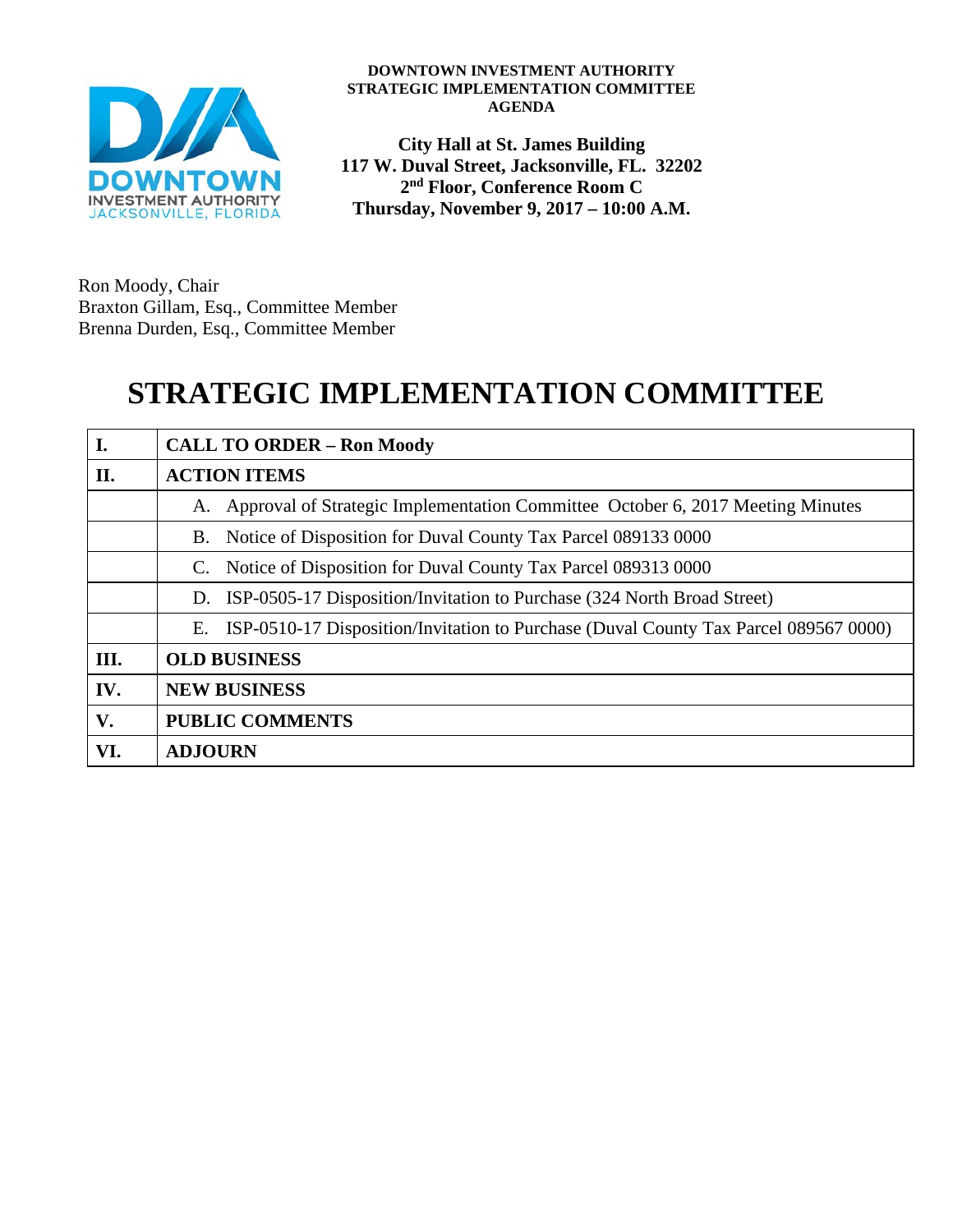**Downtown Investment Authority Committee Meeting** 



**City Hall at St. James 117 West Duval St., 2nd Floor, Conf Room C.**  *November 9, 2017– 10:00 a.m.*

*DIA Strategic Implementation Committee Meeting Minutes*

**Committee Members Present:** Ron Moody, Committee Chair, Brenna Durden, Esq., and Braxton Gillam, Esq.

**DIA Staff:** Guy Parola Operations Manager, Jim Klement, DDRB Coordinator and Karen Underwood-Eiland, Executive Assistant

**Board Members:** Chairman Jim Bailey

### **I. CALL TO ORDER**

Committee Chairman Moody called the meeting to order at 10:00 a.m.

### **II. ACTION ITEMS**

**A. Approval of the Strategic Implementation Committee October 6, 2017 Meeting Minutes**

#### **A MOTION WAS MADE BY BOARD MEMBER GILLAM AND SECONDED BY BOARD MEMBER MOODY TO APPROVE THE OCTOBER 6, 2017 STRATEGIC IMPLEMENTATION COMMITTEE MINUTES.**

#### **THE MOTION PASSED 2-0-0.**

B. Notice of Disposition for Duval County Tax Parcel 0891333-0000.

Guy Parola brought forth a memorandum, a letter from Alexander Sifakis and an appraisal of real property of vacant land located at 0 Park Street. All copies were provided in the meeting packet. The property is appraised at \$17, 6000. The adjoining property owner to the west, Park Street Land Trust, has offered to purchase fee simple title to the property for \$17,600. It was asked of the committee to recommend that the DIA board issue a notice to accept the unsolicited proposal, providing for a minimum 30day notice prior to executing an agreement for the lease or sale of property with a CRA.

### **A MOTION WAS MADE BY BOARD MEMBER GILLAM AND SECONDED BY BOARD MEMBER MOODY APPROVING THE RECOMMENDATION OF THE NOTICE OF DISPOSITION FOR DUVAL COUNTY TAX PARCEL 0891333-0000 TO BE PRESENTED FOR APPROVAL AT THE NOVEMBER 21, 2017 DIA BOARD MEETING**

### **THE MOTION PASSED 2-0-0.**

**C. NOTICE OF DISPOSITION FOR DUVAL COUNTY TAX PARCEL 089313-0000.**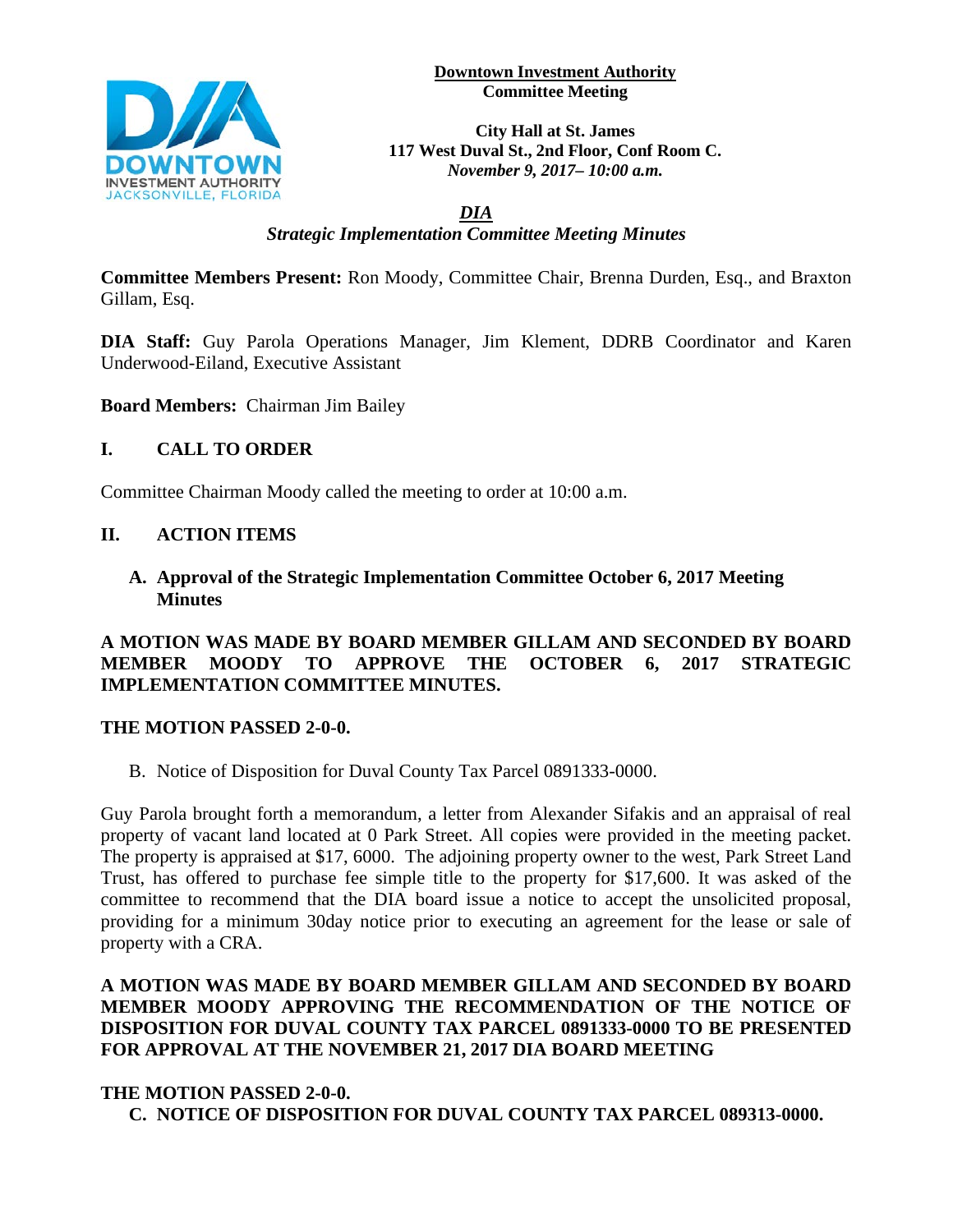Downtown Investment Authority Strategic Committee Meeting November 9, 2017 Page 2 of 4

Guy Parola provided a memorandum, a letter from Alexander Sifakis and an appraisal report of vacant land for 0 Elm Street. The property is appraised at \$3,200. The adjoining property owner to the west, Park Street Land Trust has offered to purchase fee simple title to the property for \$3,200. It was asked of the Committee to recommend that the DIA Board issue a notice to accept the lease or sale of property within a CRA.

Board Member Durden entered the proceedings at 10:15 a.m.

**A MOTION WAS MADE BY BOARD MEMBER GILLAM AND SECONDED BY BOARD MEMBER DURDEN APPROVING THE RECOMMENDATION OF THE NOTICE OF DISPOSITION FOR DUVAL COUNTY TAX PARCEL 089313-0000 TO BE PRESENTED FOR APPROVAL AT THE NOVEMBER 21, 2017 DIA BOARD MEETING.** 

#### **THE MOTION PASSED UNANIMOUSLY 3-0-0.**

## **D. ISP-0505-17 DISPOSITION/INVITATION TO PURCHASE (324 NORTH BROAD STREET)**

Guy Parola provided a summary of the memorandum, Appraisal Report of a downtown retail-office building 324 North Broad Street.

- The buyer intends to maintain the front façade
- They are seeking restaurant space and office space above.

Committee Chairman Moody stated the property was directly west of the new courthouse and was valuable land for the future. He reviewed the three (3) offers from Lavilla Development Partners, LLC, Arkest LLC and Harris Blue Investment.

Rafael Caldera, CEO of Arkest LLC, was present to answer any questions.

Board Member Durden made a recommendation to reject all (3) three proposals because of the proposed purchase prices.

Board Member Gillam stated that he had mixed feelings, because he would like see the DIA do something to help spur development. He is in favor of moving it forward and trying to work with the bidders to see if they want to negotiate.

Mr. Caldera stated that there was no way to save the structure. They could save the façade and create a second deck in the middle to secure the walls.

Committee Chairman Moody commented that the last two (2) bids due diligence was better.

Chairman Bailey asked if they didn't have to save the façade it would be less expensive to rebuild.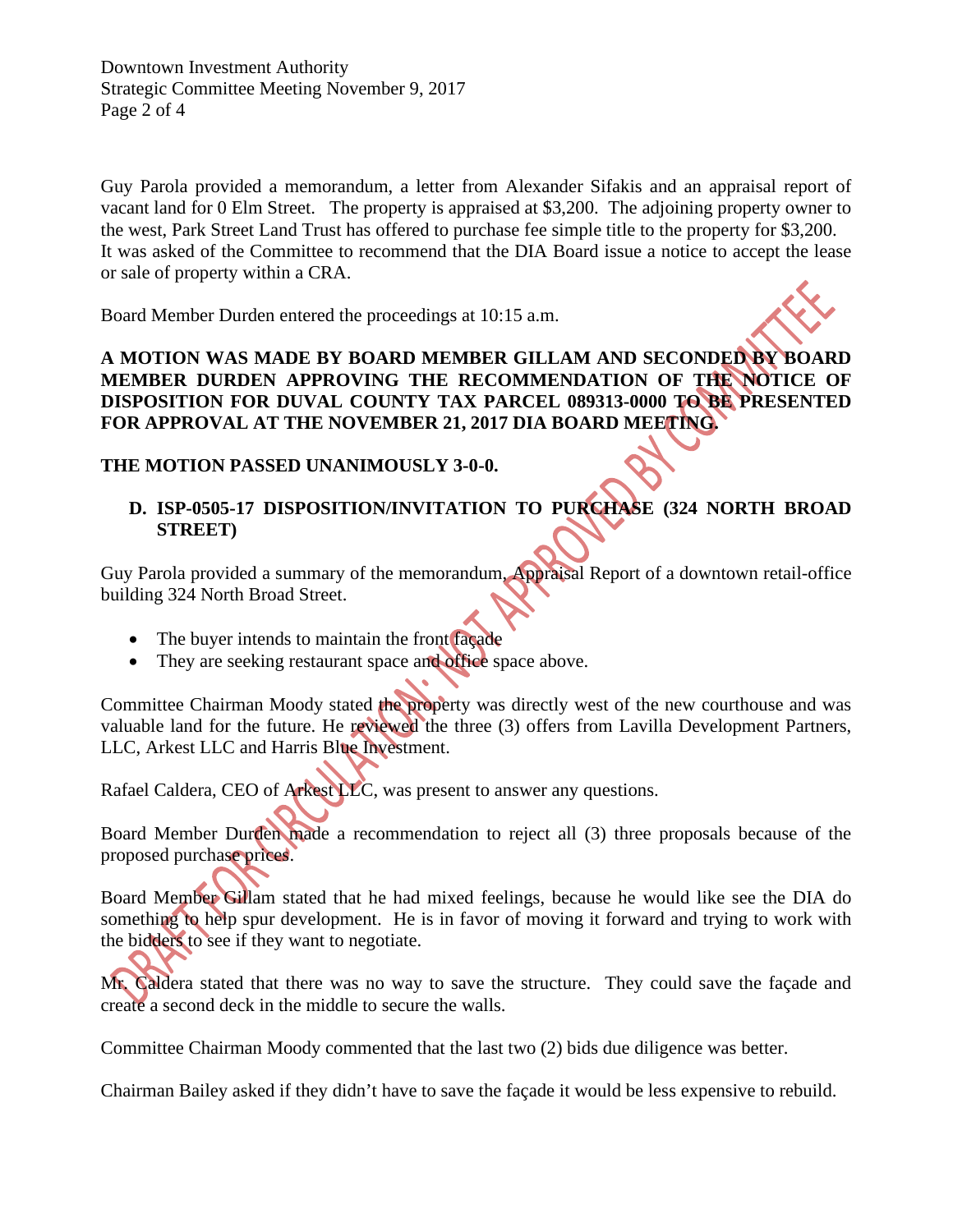Downtown Investment Authority Strategic Committee Meeting November 9, 2017 Page 3 of 4

Guy Parola responded two things needed to happen. Historic has to be onboard and have them not protest anything then DDRB needs to get comfortable with what their proposing.

#### **A MOTION WAS MADE BY BOARD MEMBER GILLAM AND SECONDED BY BOARD MEMBER DURDEN TO REJECT THE THREE (3) PROPOSALS IN A FRIENDLY MANNER TO ENCOURAGE INDEPENDENT OFFERS TO THE CITY THROUGH THE DIA TO CONSIDER REISSUING THE RIGHT OFFER.**

#### **THE MOTION PASSED UNANIMOUSLY 3-0-0.**

#### **E. ISP-0510-17 DISPOSITION/INVITATION TO PURCHASE (DUVAL COUNTY TAX PARCEL 0789567-0000)**

Guy Parola provided a memorandum, a letter and an email from Miro Lakic Trustee, appraisal report for vacant land at Elder Street and an executive summary. The DIA instructed its CEO to cause to be issued a notice of disposition for Duval County Tax Parcel Number 089567-0000) (Property"), which is generally located on Elder Street near its intersection with Myrtle Avenue. The Fee simple lease appraised value is \$16,000. He summarized the three (3) responses that were received.

#### **A MOTION WAS MADE BY BOARD MEMBER GILLAM AND SECONDED BY BOARD MEMBER DURDEN TO APPROVE ISP-0510 DISPOSITION/INVITATION TO PURCHASE(DUVAL COUNTY TAX PARCEL 0789567-0000 TO SELL PROPERTY AT THE APPRAISED VALUE OF \$16,000 AND TO BE PRESENTED FOR APPROVAL AT THE NOVEMBER 21, 2017 DIA BOARD MEETING.**

**THE MOTION PASSED UNANIMOUSLY 3-0-0.** 

- **III. OLD BUSINESS NONE**
- **IV. NEW BUSINES NONE**
- **V. PUBLIC COMMENTS NONE**

**VI. ADJOURNMENT** 

There being no further business, Committee Chairman Moody adjourned the meeting at approximately 11:00 a.m.

The next Strategic Implementation Committee meeting will be determined.